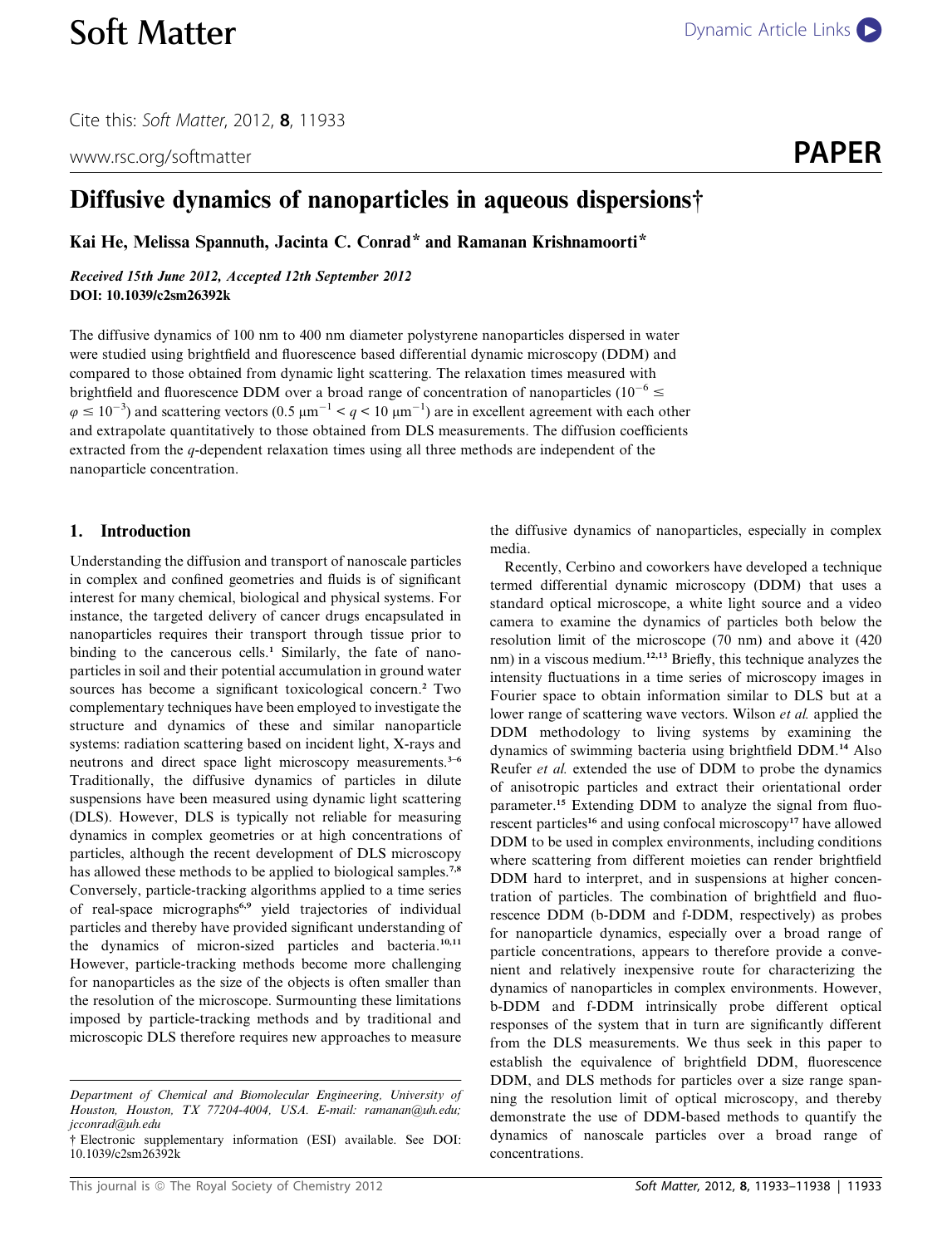#### 2. Experimental methods

#### 2.1 Materials

Fluoro-Max Dyed Red Aqueous Fluorescent polystyrene particles with diameters  $(d_p)$  of 100 nm, 200 nm and 400 nm were purchased from Thermo Fisher Scientific. The polymer matrix in these cross-linked polystyrene nanoparticles is saturated with fluorescent dye, thereby rendering the nanoparticles uniformly bright. The nanoparticles are well dispersed in water with the aid of trace amounts of surfactant to inhibit aggregation and promote stability at a weight fraction of 1%. The nanoparticles have a density of 1.05  $\text{g cm}^{-3}$  and a refractive index of 1.59 at a wavelength of 589 nm (25 $^{\circ}$ C). The peak excitation and peak emission wavelengths are 542 nm and 612 nm, respectively (ESI, Fig. S1†).

#### 2.2 Sample preparation

Samples for both DLS and DDM experiments were prepared by diluting dispersions of nanoparticles from master batches of 1 wt% nanoparticles with deuterium oxide (Sigma-Aldrich) that was filtered through a 0.2 µm polyethersulfone syringe filter. To minimize contamination, filtered  $D<sub>2</sub>O$  was first added to a 20 ml disposable vial that was repeatedly rinsed with deionized water and then dried in a heated convection oven. Nanoparticle dispersions (1 wt%) were then added to the  $D_2O$  using a pipette. Following this protocol, dispersions with volume fractions of nanoparticles ranging from  $\varphi = 1 \times 10^{-3}$  (corresponding to number densities of  $1.8 \times 10^{12}$  ml<sup>-1</sup>, 2.2  $\times$  $10^{11}$  ml<sup>-1</sup> and 2.8  $\times$  10<sup>10</sup> ml<sup>-1</sup> for 100 nm, 200 nm, and 400 nm nanoparticles, respectively) to  $1 \times 10^{-6}$  (corresponding to number densities of  $1.8 \times 10^9$  ml<sup>-1</sup>,  $2.2 \times 10^8$  ml<sup>-1</sup> and  $2.8 \times 10^7$  ml<sup>-1</sup> for 100, 200, and 400 nm nanoparticles, respectively) were prepared. To minimize the effects of aggregation and ensure uniform dispersal of nanoparticles, all samples were sonicated for 15 s in a low power ultrasonic bath prior to each measurement.

#### 2.3 Dynamic light scattering

Light scattering data were collected on a Brookhaven Instruments goniometer (BI-200SM, Brookhaven Instruments Corporation) equipped with a highly sensitive avalanche photodiode detector (Brookhaven, BI-APD), a sample cell assembly (including a filtration circulation system for the index matching liquid (BI-FC), a temperature controller (BI-TCD), a sample filtration system that cleans the light scattering samples (BI-SFS) and a sample holder), a digital correlator (Brookhaven, TurboCorr) that calculates the photon intensity autocorrelation function, and a Mini-L30 laser (wavelength  $\lambda = 637.6$  nm). To minimize scattering due to contaminants or dirt in the optics, all sample vials were carefully rinsed with soapy water and then cleaned with acetone and lens paper prior to insertion in the DLS sample holder. We collected the scattered light at a fixed scattering angle  $\theta$  for 15 s and repeated this measurement 20 times to obtain an average intensity–intensity correlation function  $g^2(q,\tau) = \langle I(t)I(t + \tau)\rangle/\langle I(t)\rangle^2$  at 400 delay times ranging between  $0.5$  µs and 2 s.

To determine the diffusion coefficient of the nanoparticles from the DLS measurements, we first fitted the second-order autocorrelation function  $g^2(q,\tau)$  to the Siegert equation,<sup>3</sup>

$$
g^{2}(q,\tau) = 1 + \beta g^{1}(q,\tau)
$$
 (1)

and obtained the first-order autocorrelation function  $g^1(q,\tau)$ ; here  $\beta$  is the correction parameter depending on the laser-beam geometry and alignment in the light scattering setup and is close to unity. We then obtained the photon correlation relaxation time  $\Gamma$  by assuming that the first-order autocorrelation function could be described by a single-exponential decay:

$$
g^{1}(q,\tau) = \exp(-\Gamma \tau)
$$
 (2)

and calculated the diffusion coefficient  $D<sub>m</sub>$  as:

$$
D_{\rm m} = \Gamma / q^2 \tag{3}
$$

where q is the scattering vector and is equal to  $4\pi n/\lambda(\sin \theta/2)$ , n is the index of refraction of the solvent ( $n = 1.328$  for D<sub>2</sub>O) and  $\lambda =$ 637.6 nm is the wavelength of the incident laser light. We performed DLS measurements at four different scattering angles  $(30^{\circ}, 45^{\circ}, 60^{\circ}, \text{ and } 90^{\circ}, \text{ corresponding to scattering wave vectors})$  $q = 6.8 \text{ }\mu\text{m}^{-1}$ , 10.1  $\mu\text{m}^{-1}$ , 13.2  $\mu\text{m}^{-1}$  and 18.6  $\mu\text{m}^{-1}$  respectively) to provide independent verification of the DDM measured diffusion coefficients.

#### 2.4 Differential dynamic microscopy

Samples for differential dynamic microscopy were sealed in glass chambers constructed from cover glasses (ESI, Fig. S2†). Two 22 mm  $\times$  22 mm cover glasses (thickness 0.19–0.23 mm, Fisherbrand) were attached using an epoxy-based adhesive (Devcon) to a rectangular cover glass with dimensions of 48 mm  $\times$  65 mm (thickness 0.13–0.17 mm, Gold Seal). A 22 mm  $\times$  22 mm cover glass was then centered on top of the two cover glasses to create an open chamber. One of the two openings of the chamber was sealed with epoxy, and nanoparticle dispersions were introduced into the chamber through the other opening, which was subsequently sealed with epoxy to form a hermetic glass chamber.

Nanoparticle dispersions were imaged on a Leica DM4000 inverted microscope with a  $100 \times$  oil immersion objective (Leica Microsystems HCX PL APO, numerical aperture of 1.40) and a pixel size of  $0.195 \pm 0.002$  µm per pixel using a high speed AOS Camera (AOS Technologies AG). An optional  $1.6\times$  lens was added to the imaging train to improve the pixel resolution to  $0.124 \pm 0.001$  µm per pixel. For brightfield DDM measurements, a condenser (numerical aperture 0.7) was used. For the fluorescence DDM measurements, a "k" filter cube N2.1 Green (excitation – band pass 515–560 nm, dichroic reflection short pass (D-RKP580), barrier filter – long pass 590 nm) was used to capture only the fluorescence emitted from the nanoparticles. In a typical experiment, we collected 4200 images of size 640 pixels  $\times$  480 pixels at a frame rate of 63 or 120 frames per second under either fluorescence or brightfield modes.

To extract the dynamics of nanoparticle diffusion from the time-dependent microscopy images, we implemented a DDM algorithm for both brightfield DDM (b-DDM) and fluorescence DDM (f-DDM) micrographs as described in the literature.<sup>16,17</sup>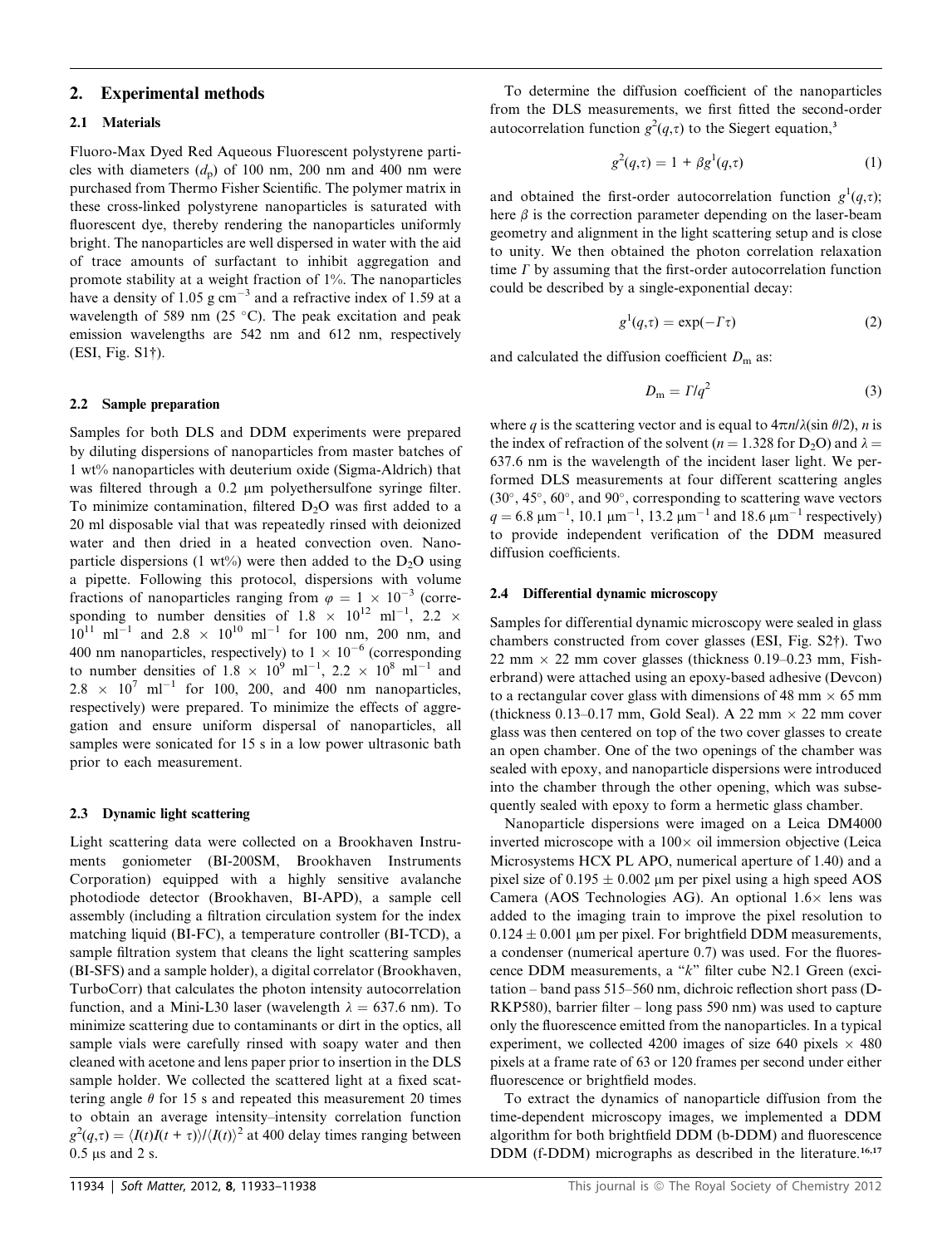We first subtracted two images that were separated by a fixed delay time  $\Delta t$  to eliminate the time-invariant background and thereby obtained the intensity difference  $D(x, y; \Delta t) = I(x, y; t + \Delta t)$  $I(X, y; t)$ . Here,  $I(x, y; t)$  is the intensity at position  $(x, y)$  measured at time t, and the delay-time  $\Delta t$  ranges from a minimum value of 0.0083 or 0.0158 s to a maximum value of 13 or 25 s for images captured at 120 and 63 frames per second, respectively. The physical significance of  $D(x, y; \Delta t)$  depends on the particle size: for particles whose diameters fall below the resolution limit of the microscope, image subtraction generated a speckle pattern similar to that obtained in DLS, whereas for larger particles image subtraction is directly related to the density fluctuations. We then calculated the 2D fast Fourier transform (FFT) of  $D(x, y; \Delta t)$ , and obtained the Fourier power spectrum  $D(u_x, u_y; \Delta t)$ by averaging over all image pairs, *i.e.*  $D(u_x, u_y; \Delta t) =$  $\langle |\Delta \hat{I}(u_x, u_y; \Delta t)|^2 \rangle$ , where  $(u_x, u_y)$  are the coordinates in Fourier space. To ensure that adequate statistics were obtained for each value of the delay-time, we averaged the signal from  $1700-n$ image pairs at each  $\Delta t$  (*n* = frame rate  $\times \Delta t$ ); this process ensured that a minimum of 100 image pairs were averaged even for the largest value of delay-time investigated (*i.e.*,  $n = 1600$ ). Assuming that the sample was isotropic, the 2-D power spectrum was azimuthally averaged to obtain the one-dimensional power spectrum or image structure function  $D(q,\Delta t)$ ,<sup>17</sup> where  $q = 2\pi \sqrt{u_x^2 + u_y^2}$  is the scattering wavevector. We fitted the image structure function data to

$$
D(q, \Delta t) = A(q) \left[ 1 - \exp\left( -\frac{\Delta t}{\tau(q)} \right) \right] + B(q) \tag{4}
$$

and extracted three parameters: the signal prefactor  $A(q)$ , the background  $B(q)$ , and the q-dependent relaxation time  $\tau(q)$ . A detailed derivation of eqn (4) was given in ref. 14 and 16. On the basis of the development in ref. 16, eqn (4) is valid for imaging processes that are linear space invariant, i.e., when the intensity is directly proportional to the density of particles, as holds for both brightfield and fluorescence microscopy. Notably, the validity of eqn (4) does not depend on the size of the particles or on the physical process by which the structure function is generated. Non-linear least-squares fitting was performed using the Levenberg–Marquardt algorithm as implemented in Origin $\otimes$  (OriginLab, Northampton, MA). Finally, we calculated the particle diffusivity  $D_m$  from the slope of  $\tau(q)$  versus  $q^2$  as  $D_m = 1/\tau(q)q^2$ . Errors in the diffusion coefficient were estimated by evaluating systematic and stochastic errors associated with the collection of the time dependence of the structure function data and with their fitting to deduce the diffusion coefficient.

The q-range over which structure data were collected was dictated by the optical elements of the microscopy apparatus. The minimum accessible scattering wavevector  $q_{\text{min}} = 2\pi/L$  is inversely proportional to the largest dimension of the image L, which for a particular camera is dictated by the objective lens used. The maximum wavevector  $q_{\text{max}}$  accessible in these measurements is determined by the smallest resolvable distance that a particle travels between two successive images and is estimated as  $(q_{\text{max}})^2$  = frame rate/ $D_{\text{m}}$ , using the diffusion coefficient  $D_m$  measured from DLS measurements. Table 1 lists the accessible range of  $q$  in the experiments performed in this study. In practice, we find that the effective value of  $q_{\text{min}}$  is  $\sim 0.5 \text{ }\mu\text{m}^{-1}$ irrespective of the objective lens used because of the limitation

**Table 1** Minimum and maximum values of the scattering wavevector  $q$  $(q_{\min}$  and  $q_{\max}$ , respectively) that can be accessed in the DDM measurements described here

| Objective                  | $q_{\min}$ ( $\mu$ m <sup>-1</sup> ) |                            |                              |
|----------------------------|--------------------------------------|----------------------------|------------------------------|
| $160\times$<br>$100\times$ | 0.11<br>0.07                         |                            |                              |
| Video capture rate         | $q_{\text{max}} (\mu m^{-1})$        |                            |                              |
| Frame rate (fps)           | $d_p = 100$ nm                       | $d_{\rm p} = 200~{\rm nm}$ | $d_{\rm p} = 400 \text{ nm}$ |
| 120<br>63                  | 5.58<br>4.05                         | 7.72<br>5.59               | 11.33<br>8.21                |

imposed by the length of the movies that could be recorded and analyzed: for values of  $q \leq 0.5 \text{ }\mu\text{m}^{-1}$  the dynamics of decorrelation for all the nanoparticle dispersions studied here were sufficiently slow such that we did not observe the final plateau corresponding to complete decorrelation.

# 3. Results and discussion

We collected time-resolved brightfield and fluorescence optical micrographs for nanoparticle dispersions in  $D_2O$  with the particle volume fraction,  $\varphi$ , ranging from  $10^{-6}$  to  $10^{-3}$ . Typical brightfield and fluorescence microscopy images for 100 nm and 400 nm diameter nanoparticles at  $\varphi = 10^{-3}$  are shown in Fig. 1. For the 400 nm particles, we are able to detect individual nanoparticles with both brightfield and fluorescence microscopy. By contrast, for the 100 nm particles, whose diameter is smaller than the resolution limit of the microscope, a diffuse speckle pattern is observed using both brightfield and fluorescence microscopy. The large dark spots visible in all images are dust



Fig. 1 Brightfield (a and c) and fluorescence (b and d) micrographs of an aqueous  $(D<sub>2</sub>O)$  dispersion of 400 nm diameter nanoparticles (a and b) and 100 nm diameter nanoparticles (c and d) at a particle volume fraction  $\varphi$  of 10<sup>-3</sup> corresponding to number densities of 2.8  $\times$  10<sup>10</sup> ml<sup>-1</sup> and 1.8  $\times$  $10^{12}$  ml<sup>-1</sup>, respectively. While the larger 400 nm particles can be individually resolved in the images, the 100 nm particles cannot be individually resolved.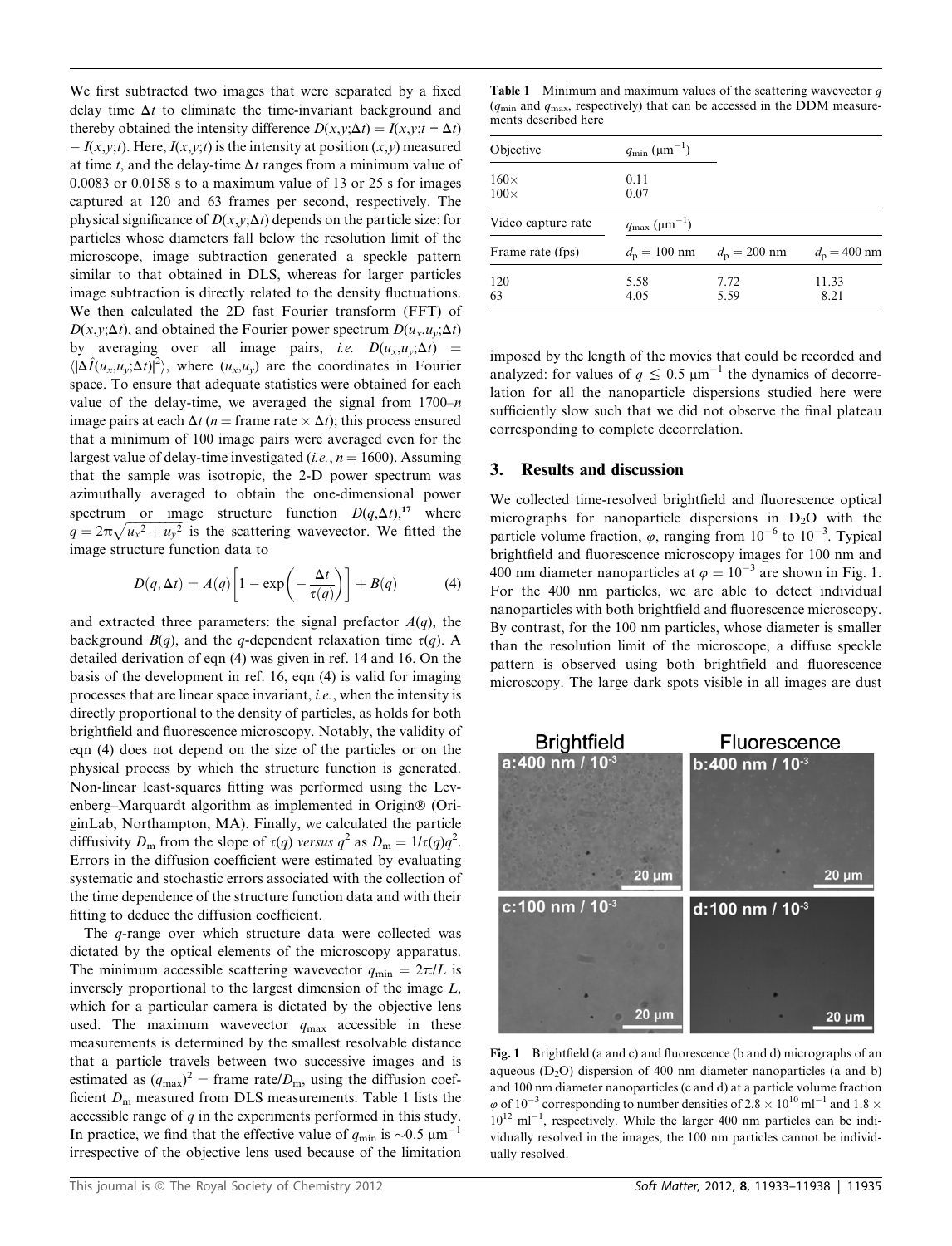particles that adhere to the camera or to other optical elements of the microscope. The time-independent background subtraction described in the Experimental methods to obtain the differential images removed these time-invariant features observed in the micrographs, and therefore the DDM measurements did not require specially prepared and cleaned optical elements.

From a time series of images similar to those shown in Fig. 1, we calculated the delay-time dependence of the image structure function  $D(q, \Delta t)$ . Representative delay-time dependence of  $D(q,\Delta t)$  obtained using b-DDM (left) and f-DDM (right) at four values of  $q (=1.9 \text{ }\mu\text{m}^{-1}, 2.67 \text{ }\mu\text{m}^{-1}, 3.45 \text{ }\mu\text{m}^{-1} \text{ and } 5 \text{ }\mu\text{m}^{-1})$  for dispersions of nanoparticles with diameter 100, 200, or 400 nm is shown in Fig. 2. Data at different values of  $q$  and nanoparticle sizes,  $D(q, \Delta t)$  increased monotonically with the delay-time  $\Delta t$ until it reached a plateau at long delay-times, indicating that the system had become decorrelated. The delay-time dependence of the increase in the scattering or fluorescence signal is controlled by the time required for the particles to diffuse a distance  $2\pi/q$ , resulting in the sigmoidal shaped plots of  $D(q,\Delta t)$  as a function of  $\Delta t$  and a characteristic time scale associated with this sigmoidal dependence that increases with decreasing  $q$ -value. Notably, the data for  $D(q,\Delta t)$  obtained on a dispersion of 100 nm nanoparticles at  $q = 5 \mu m^{-1}$  using f-DDM (Fig. 2f) do not exhibit the expected sigmoidal dependence and cannot be fit to eqn (4). This reflects the fundamental limitation imposed by the camera frame rate on  $q_{\text{max}}$  and is not a limitation of the method in general: for the frame rate used for these experiments (63 fps),  $q = 5 \,\text{\mu m}^{-1}$  lies outside the range of  $q = 0.07-4.05 \,\text{µm}^{-1}$  that can be investigated.

The delay-time dependence of the structure function data was fitted to eqn (4) to extract the signal prefactor  $A(q)$ , the



Fig. 2 Structure function  $D(q,\Delta t)$  as a function of time delay  $\Delta t$  at wavevectors q of 1.9  $\mu$ m<sup>-1</sup> (blue), 2.67  $\mu$ m<sup>-1</sup> (green), 3.45  $\mu$ m<sup>-1</sup> (orange), and 5  $\mu$ m<sup>-1</sup> (red) calculated using the brightfield DDM (b-DDM, a, c and e) and fluorescence DDM (f-DDM, b, d and f) for 400 nm diameter nanoparticles (a and b); 200 nm nanoparticles (c and d); and 100 nm nanoparticles (e and f). The nanoparticle volume fraction  $\varphi = 10^{-4}$  for all measurements is shown here.

background term  $B(q)$  and the relaxation time  $\tau(q)$ .<sup>16,17</sup> We note that the background term  $B(q)$  contains information that is only dependent on the optics of the microscope. Therefore, at low concentrations of the nanoparticles  $B(q)$  is related only to the power-spectrum of the optical train in the microscope.<sup>16</sup> Representative fit parameters  $A(q)$  and  $B(q)$  for a dispersion of 400 nm diameter nanoparticles with volume fraction  $\varphi = 10^{-4}$  are shown in Fig. 3. The background term  $B(a)$  is nearly constant over the range of  $q$  investigated for both b-DDM and f-DDM and increases slightly at the lowest values of  $q$ , which may indicate some long-wavelength heterogeneity in the optical elements. Moreover, at low concentrations ( $\varphi = 10^{-5}$ ,  $10^{-6}$ ) we find that  $B(q)$  is largely independent of the concentration and diameter of the nanoparticles (ESI, Fig. S3 and S4†), consistent with the notion that  $B(q)$  is a function of the experimental setup alone and with previous studies in the literature. We use this fact to extract dynamical information from structure functions in which the short-time plateau is not clearly resolved (e.g., for 100 nm particles or large wavevectors, as shown in Fig. 2). Specifically, we use these concentration and particle size independent values of  $B(q)$  as the initial guess to fit the structure function data for these cases. For concentrated samples ( $\varphi = 10^{-4}$ ,  $10^{-3}$ ), because the magnitude of the signal prefactor  $A(q)$  was significantly larger than that of the background term  $B(q)$ , the relaxation time  $\tau(q)$  obtained using a best fit value of  $B(q)$  or setting  $B(q) = 0$  was identical within the errors of the measurements. These protocols allowed us to obtain robust fits to the structure functions across the investigated range of concentrations, wavevectors and particle sizes.

The behavior of the signal prefactor term  $A(q)$  is different in b-DDM and f-DDM: in b-DDM  $A(q)$  exhibits a local maximum at  $q = 1 \mu m^{-1}$ , whereas in f-DDM  $A(q)$  decreases monotonically with increasing  $q$  (Fig. 3). This prefactor term is associated with the q-dependent loss of coherence and is strongly dependent on the wave-vector cut-off associated with the type of microscopy. The observed trends in  $A(q)$  are consistent with previous reports and represent the differences in the loss of coherence in brightfield and fluorescence imaging used here.

The third  $q$ -dependent parameter obtained by fitting the structure function data to eqn (4) is the relaxation time  $\tau(q)$ , as shown for representative data for 400 nm dispersions in Fig. 4. Over three orders of magnitude in volume fraction



**Fig. 3** Fitting parameters  $A(q)$  (red circles) and  $B(q)$  (black squares) as a function of wave vector  $q$  obtained by fitting the (a) b-DDM and (b) f-DDM data to eqn (4). Data shown here correspond to fitted parameters obtained for an aqueous dispersion of 400 nm nanoparticles at a volume fraction of  $10^{-4}$ . The error bars for both  $A(q)$  and  $B(q)$  are smaller than the symbols.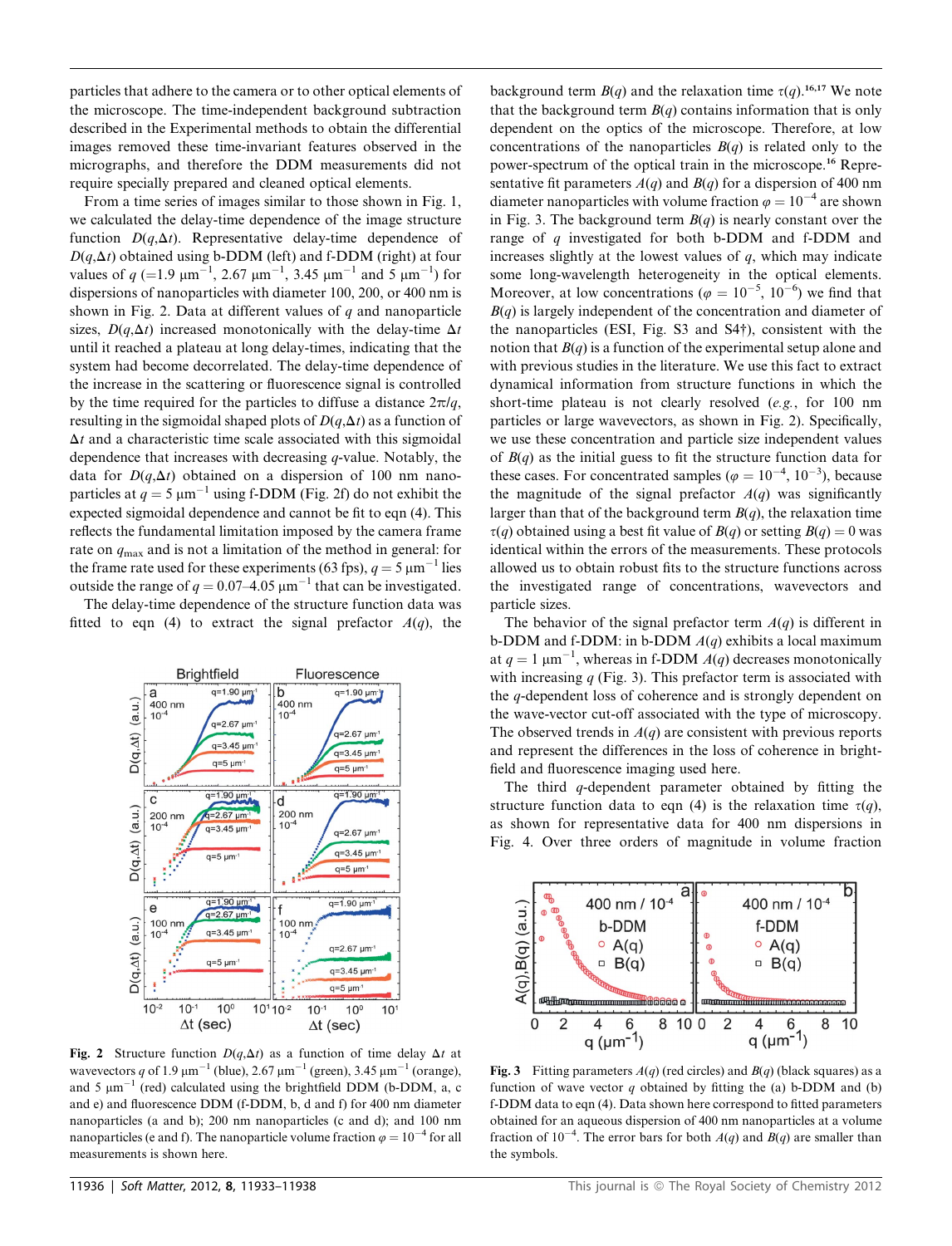

Fig. 4 Relaxation time  $\tau(q)$  as a function of wave vector q ( $\mu$ m<sup>-1</sup>) obtained by fitting the b-DDM (open symbols) and f-DDM (filled symbols) structure functions to eqn (4) for an aqueous dispersion of 400 nm nanoparticles at volume fractions of  $10^{-3}$  and  $10^{-5}$ . The relaxation time  $\tau(q)$  scales as  $q^{-2}$  as expected from the anticipated free diffusive behavior of the nanoparticles. The error bars for  $\tau(q)$  are smaller than the symbols.

 $(\varphi = 10^{-3} \text{ to } 10^{-6})$  and over one order of magnitude in wavevector q,  $\tau(q)$  scales as  $q^{-2}$  as expected for freely diffusing nanoparticles in solution. Similarly, for the case of dispersions of 100 and 200 nm diameter nanoparticles, we find good agreement with the behavior expected on the basis of the diffusive dynamics of individual nanoparticles over a wide range of volume fractions. Furthermore, we obtain excellent agreement between f-DDM and b-DDM measurements, demonstrating that the linear space-invariant images provided by fluorescence microscopy can also be used to extract dynamic information that is similar to that obtained from brightfield microscopy.<sup>16</sup>

We further confirm that the relaxation times measured by DDM (both brightfield and fluorescence) reflect free diffusion by measuring the relaxation times at larger wavevectors using dynamic light scattering (DLS). Across nearly two orders of magnitude in q, the  $\tau(q) \sim q^{-2}$  scaling is maintained for all particle dispersions, as shown in Fig. 5. Moreover, the values of  $\tau(q)$  obtained from the DDM measurements quantitatively extrapolate to those obtained from the DLS measurements at higher q-values.



**Fig. 5** Relaxation time  $\tau(q)$  (in seconds) as a function of wavevector q (in  $\mu$ m<sup>-1</sup>) for aqueous dispersions of 100 nm (diamonds), 200 nm (circles), and 400 nm (triangles) nanoparticles from DDM and DLS measurements. Open symbols correspond to DDM measurements and filled symbols correspond to DLS measurements. The relaxation times  $\tau(q)$ obtained from DDM extrapolate quantitatively to the data obtained from DLS measurements, which demonstrates their equivalence.

The values of the diffusion coefficients for nanoparticles of various diameters over a wide range of dispersion concentrations using b-DDM, f-DDM and DLS are summarized in Table 2. Over three orders of magnitude in volume fraction  $(10^{-3}$  to  $10^{-6})$ of 100 to 400 nm nanoparticles, the diffusion coefficients measured using the three techniques are in excellent agreement within experimental errors. Moreover, we have shown that f-DDM can be used to measure diffusion coefficients for nanoparticles whose size is smaller than the optical resolution of the microscope, and have extended the range of accessible volume fractions down to  $10^{-6}$ . A second advantage of the two DDM techniques is that they can access smaller scattering vectors as compared to those accessed with conventional DLS and therefore can be used to probe longer length (and time) scale dynamics. Finally, we note that DDM accurately measures the diffusion coefficient at larger volume fractions ( $\varphi = 10^{-3}$ ) where multiple scattering precludes DLS measurements. These features make DDM an excellent and versatile technique to complement DLS measurements, and will enable optical methods to be extended to quantify the diffusion of nanoparticles in complex geometries and complex media.

We have identified two different scenarios where the DDM methodology does not provide accurate data for the dynamics of nanoparticles. First, as either the concentration of nanoparticles or their size is decreased, the ratio of the signal term  $A(q)$  to the background term  $B(q)$  decreases. This leads to significant errors in the fitting of the structure function data (obtained in either b-DDM or f-DDM) to eqn (4) and therefore in the estimation of the associated characteristic relaxation time scale. Importantly, the values of  $\tau(q)$  typically do not scale as  $q^{-2}$ , and therefore the diffusion coefficients deduced from these measurements are inherently unreliable. Empirically, we found that limiting the data to those cases where the ratio  $A(q)/B(q)$  was greater than 0.07 for f-DDM or greater than 0.2 for b-DDM yielded diffusion coefficients that were generally reliable. Secondly, for the smallest nanoparticles considered here under highly dilute conditions, the structure function measured with f-DDM does not exhibit an exponential increase (shown for a sample with  $\varphi =$  $10^{-5}$  in the ESI, Fig. S8†) and cannot be fitted using eqn (4).

Table 2 Diffusion coefficients (in  $\mu$ m<sup>2</sup> s<sup>-1</sup>) measured using b-DDM, f-DDM and DLS for aqueous dispersions of nanoparticles at 25 "C

| NP diameter      | Volume<br>fraction, $\varphi$                                                        | Diffusion coefficient ( $\mu$ m <sup>2</sup> s <sup>-1</sup> )       |                                                                    |                                    |
|------------------|--------------------------------------------------------------------------------------|----------------------------------------------------------------------|--------------------------------------------------------------------|------------------------------------|
|                  |                                                                                      | b-DDM                                                                | f-DDM                                                              | <b>DLS</b>                         |
| $400$ nm         | $1 \times 10^{-3}$<br>$1 \times 10^{-4}$<br>$1 \times 10^{-5}$<br>$1 \times 10^{-6}$ | $0.96 + 0.06$<br>$0.94 + 0.05$<br>$0.95 + 0.03$<br>$0.93 + 0.02$     | $0.95 + 0.04$<br>$0.95 + 0.06$<br>$0.94 + 0.05$<br>$0.96 + 0.06$   | $0.92 \pm 0.06$<br>$0.97 + 0.05$   |
| $200$ nm         | $1 \times 10^{-3}$<br>$1 \times 10^{-4}$<br>$1 \times 10^{-5}$<br>$1 \times 10^{-6}$ | $1.88 + 0.10$<br>$1.89 + 0.12$<br>$1.92 + 0.06$<br>$1.93 + 0.07$     | $1.89 \pm 0.10$<br>$1.92 + 0.10$<br>$1.92 + 0.11$<br>$1.89 + 0.27$ | $2.01 \pm 0.06$<br>$2.01 \pm 0.05$ |
| $100 \text{ nm}$ | $1 \times 10^{-3}$<br>$1 \times 10^{-4}$<br>$1 \times 10^{-5}$<br>$1 \times 10^{-6}$ | $3.83 + 0.11$<br>$3.79 \pm 0.09$<br>$3.60 + 0.14$<br>$3.60 \pm 0.34$ | $3.91 + 0.14$<br>$3.71 + 0.20$<br>Immeasurable<br>Immeasurable     | $3.83 \pm 0.06$<br>$3.87 \pm 0.09$ |